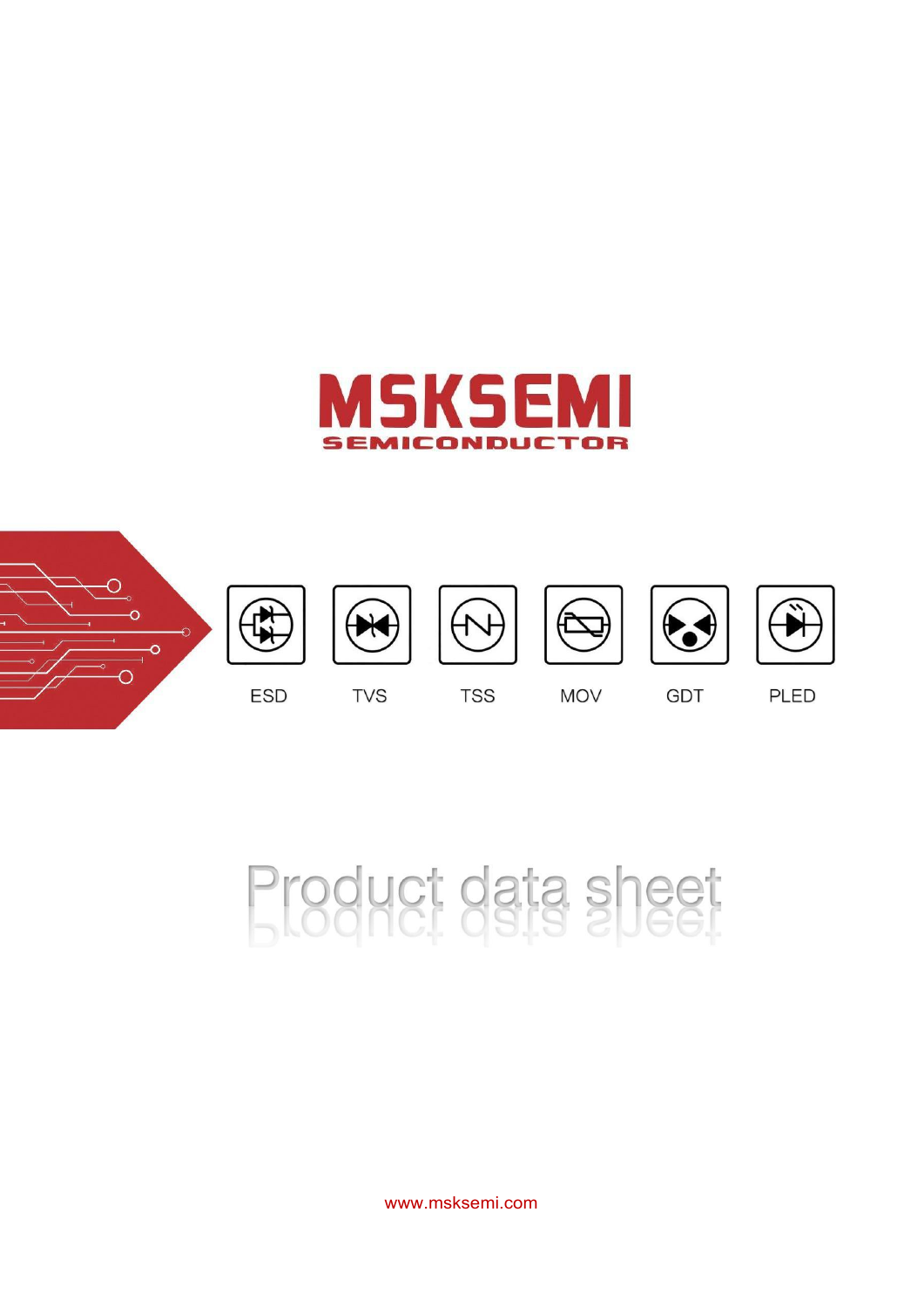



# Features

Ultra low leakage: nA level Operating voltage: 5V Low clamping voltage Complies with following standards: – IEC 61000-4-2 (ESD) immunity test Air discharge: ±30kV Contact discharge: ±30kV – IEC61000-4-4 (EFT) 40A (5/50ns) –IEC61000-4-5 (Lightning) 6A (8/20μs) RoHS Compliant



**SOT23-6L USBLC6-2SC6**



# Applications

USB 2.0 interface 10/100 Ethernet Personal digital assistants (PDA's) Notebooks, Desktops and Servers Portable instrumentation Digital cameras

# Mechanical Characteristics

Package: SOT23-6 Lead Finish: Matte Tin UL Flammability Classification Rating 94V-0 Pb-Free, Halogen Free, RoHS/WEEE Compliant

## **Absolute Maximum Ratings (TA=25°C unless otherwise specified)**

| Parameter                          | Symbol      | <b>Value</b>    | <b>Unit</b> |  |
|------------------------------------|-------------|-----------------|-------------|--|
| Peak Pulse Power (8/20µs)          | Ppk         | 150             | W           |  |
| Peak Pulse Current (8/20µs)        | Ipp         | 6               | Α           |  |
| ESD per IEC 61000-4-2 (Air)        |             | ±30             | kV          |  |
| ESD per IEC 61000-4-2 (Contact)    | <b>VESD</b> | ±30             |             |  |
| <b>Operating Temperature Range</b> | TJ          | $-55$ to $+125$ | °C          |  |
| Storage Temperature Range          | Tstg        | $-55$ to $+150$ | $^{\circ}C$ |  |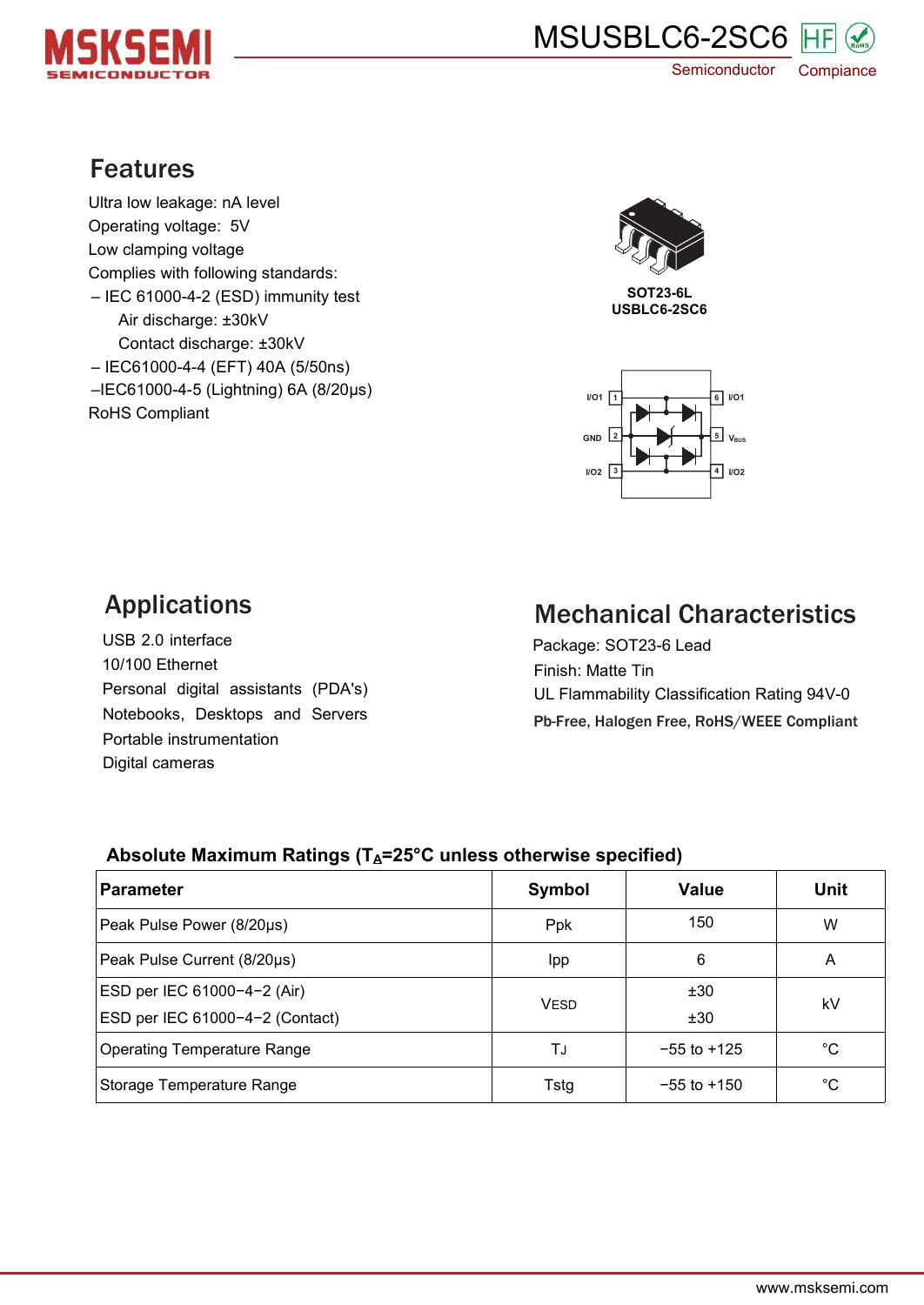

# MSUSBLC6-2SC6 HF

Semiconductor Compiance

## **Electrical Characteristics (TA=25°C unless otherwise specified)**

| <b>Parameter</b>             | Symbol                    | <b>Test Condition</b>                      | Min | <b>Typ</b> | <b>Max</b> | <b>Unit</b> |
|------------------------------|---------------------------|--------------------------------------------|-----|------------|------------|-------------|
| Reverse stand-off voltage    | <b>V</b> <sub>RWM</sub>   |                                            |     |            | 5          | $\vee$      |
| Reverse breakdown voltage    | $V_{BR}$                  | $I_{BR}$ =1mA                              | 6   |            | 9          | $\vee$      |
| Reverse leakage current      | $\mathsf{I}_{\mathsf{R}}$ | $V_R = 5V$                                 |     |            | 0.1        | 3A          |
| Clamping voltage (tp=8/203s) | $V_{C}$                   | $I_{PP} = 1A$                              |     |            | 10         | $\vee$      |
| Clamping voltage (tp=8/203s) | $V_{\rm C}$               | $I_{PP} = 6A$                              |     |            | 15         | $\vee$      |
| Junction capacitance         | C <sub>J</sub>            | 0Vdc,f=1MHz<br>Between I/O<br>pins and GND |     | 0.8        | 1          | pF          |
|                              | C <sub>J</sub>            | 0Vdc,f=1MHz<br>I/O to I/O                  |     | 0.35       | 0.4        | pF          |

## **Typical Characteristics**

#### **Fig1. 8/20**µ **s Pulse Waveform**



#### **Fig2. ESD** Pulse Waveform (according to IEC 61000-4-2)





**Fig3. Power Derating Curve**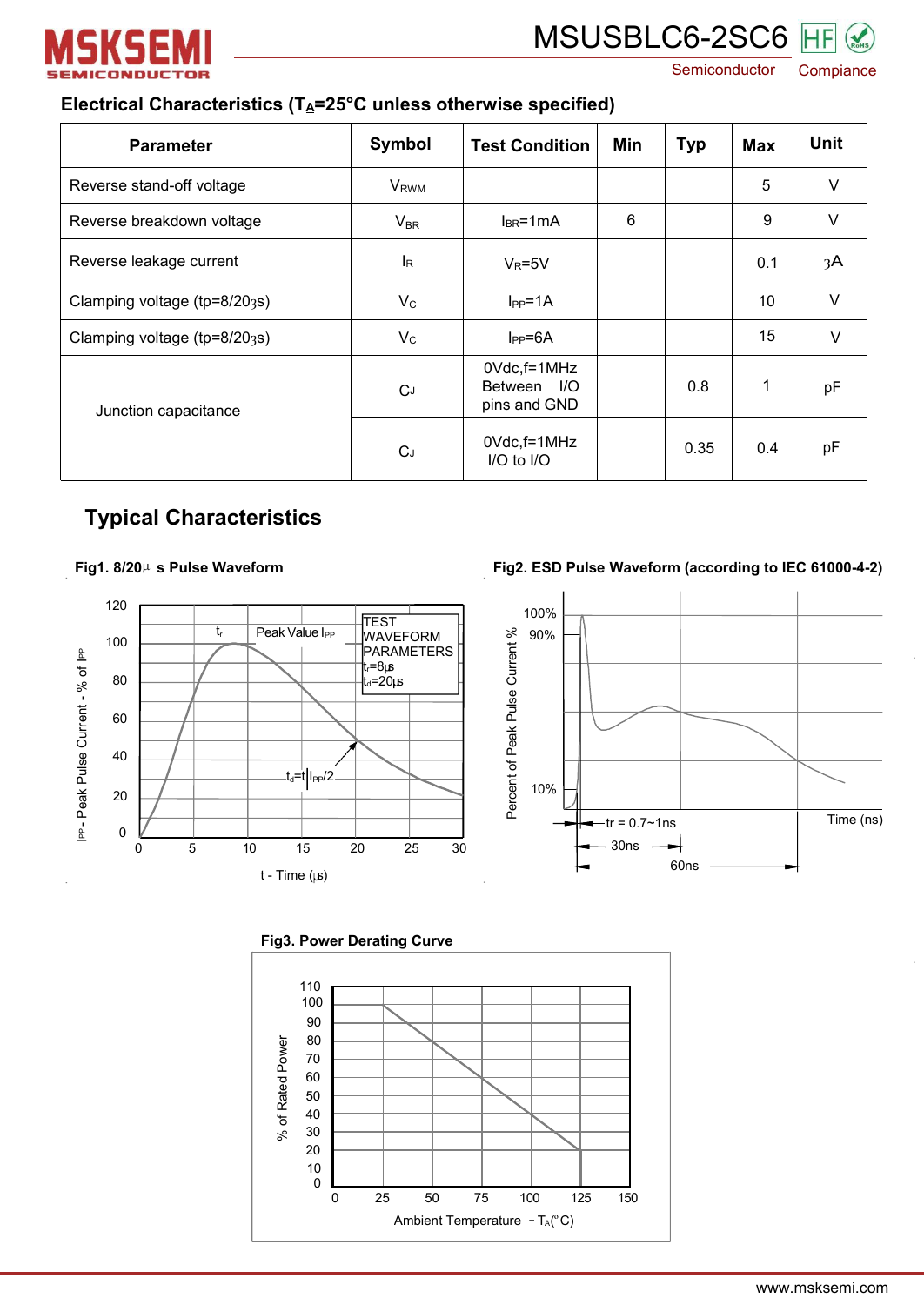



Semiconductor Compiance

## **PACKAGE MECHANICAL DATA**



| Symbol         | <b>Dimensions In Millimeters</b> |           | <b>Dimensions In Inches</b> |           |  |
|----------------|----------------------------------|-----------|-----------------------------|-----------|--|
|                | Min.                             | Max.      | Min.                        | Max.      |  |
| A              | 1.050                            | 1.250     | 0.041                       | 0.049     |  |
| A <sub>1</sub> | 0.000                            | 0.100     | 0.000                       | 0.004     |  |
| A2             | 1.050                            | 1.150     | 0.041                       | 0.045     |  |
| b              | 0.300                            | 0.500     | 0.012                       | 0.020     |  |
| c              | 0.100                            | 0.200     | 0.004                       | 0.008     |  |
| D              | 2.820                            | 3.020     | 0.111                       | 0.119     |  |
| E1             | 1.500                            | 1.700     | 0.059                       | 0.067     |  |
| E.             | 2.650                            | 2.950     | 0.104                       | 0.116     |  |
| e              | 0.950(BSC)                       |           | 0.037(BSC)                  |           |  |
| e1             | 1.800                            | 2.000     | 0.071                       | 0.079     |  |
|                | 0.300                            | 0.600     | 0.012                       | 0.024     |  |
| $\theta$       | $0^{\circ}$                      | $8^\circ$ | $0^{\circ}$                 | $8^\circ$ |  |

# Suggested Pad Layout



#### Note:

1. Controlling dimension: in millimeters.

2.General tolerance: ± 0.05mm<br>3.The pad layout is for reference purposes only.

### **REEL SPECIFICATION**

| P/N           | <b>PKG</b> | ∾ ∪  |
|---------------|------------|------|
| MSUSBLC6-2SC6 | SOT-23-6   | 3000 |